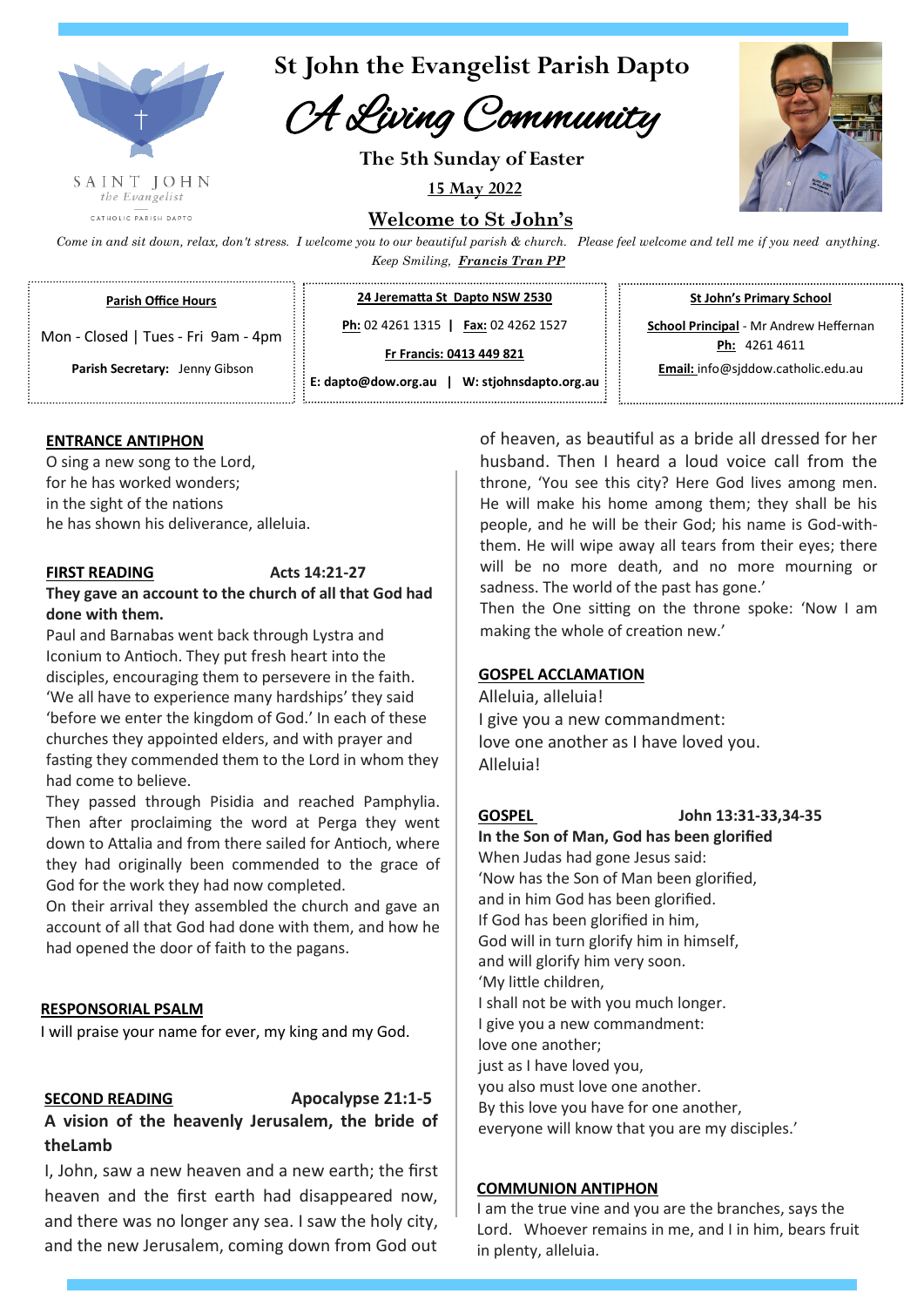# *Please Pray For the Repose of the Souls of the Faithful Departed -*

*Recently Deceased:*Nancy Green, Mona Errington, Philomena Fox



*Anniversaries*: Michael Lynam

*Sick:*Daniel Sharkey, Mark Errington

# **BAPTISMS**

This week we welcome in to the Catholic faith community Amarni Felix & Hudson Tubman

# **A PRAYER FOR THE PEOPLE OF UKRAINE**

Gracious God, we pray for the people of Ukraine suffering from war.

May they be held in your loving care and protection and given the strength to endure their suffering and hardship.

Transform the hearts and minds of those who perpetuate the violence and oppression.

Grant wisdom to world leaders in advancing efforts toward peace; may they not be compromised by self-interest and blind indifference.

We ask all this through the intercession of Our Lady of Perpetual Help and in the name of your Son Jesus, and the Holy Spirit, now and forever. Amen.

# **SAVE THE DATES- STATE OF ORIGIN 2022 Fun social night to enjoy BBQ, company and watch the game.**



**Game 1:** 8pm Wednesday 8th June, (Sydney) **2022 Game 2:** 6pm Sunday 26th June, (Perth) **2022 Game 3:** 8pm Wednesday 13th July, (Brisbane)

# **VINNIES HELP**

The Dapto Conference is still operating for crisis help (food, furniture, clothing).

A phone service is available: Mon – Fri, 9.30am - 11.30am. Ph: 0412 912 641

# **Dear Parishioners**

The Season of Easter is with us until Pentecost Sunday. This is a season of joy and thanksgiving. On Good Friday we heard your stories of grief and suffering so now you have your opportunity to tell the parish your Resurrection stories.

You are invited to submit a story based on your life experience with Resurrection in mind. Each Sunday 1 story will be placed in the parish bulletin. As with the Good Friday stories a story can be submitted anonymously.

Send me your story of new life, redemption, overcoming addiction or repairing a valuable relationship.

If you have any questions or need assistance with this task see any member of the parish council after mass. My email address

is: [stephen.leonard@dow.catholic.edu.au](mailto:stephen.leonard@dow.catholic.edu.au) The Parish Council

# **ROSARY FOR THE MONTH OF MAY**

Everyone is invited to come and say the rosary together during the month of May every Saturday evening at 4.30pm in honour of our lady. If you would like the statue of our lady in your home during May please call Paul on 0418113947.

# **ST VINCENT DE PAUL WINTER APPEAL - 28TH/29TH MAY 2022.**

St Vincent de Paul will be conducting their annual Winter Appeal here in Dapto Parish on the weekend of 28th and 29th May. The collection will be in the form of a bucket

collection at each of the weekend Masses.



All funds collected will go towards assisting those in need in our local community.

Your generosity and prayerful support is gratefully appreciated.

### **CHURCH ROSTER**

Our church roster for volunteers for reading and eucharistic ministers and money counters has been on hold for some time now due to the pandemic. We plan on restarting the roster and over the next few weeks we will be taking names of those who wish to be included on the new roster. We understand that there may be some people who were on the old roster who may not wish to return to their role and also those who would like to volunteer and be apart of the masses.

There is list in the foyer of the church, if you would like to be included in a role, please write your name and contact phone number/email down and which mass you can assist.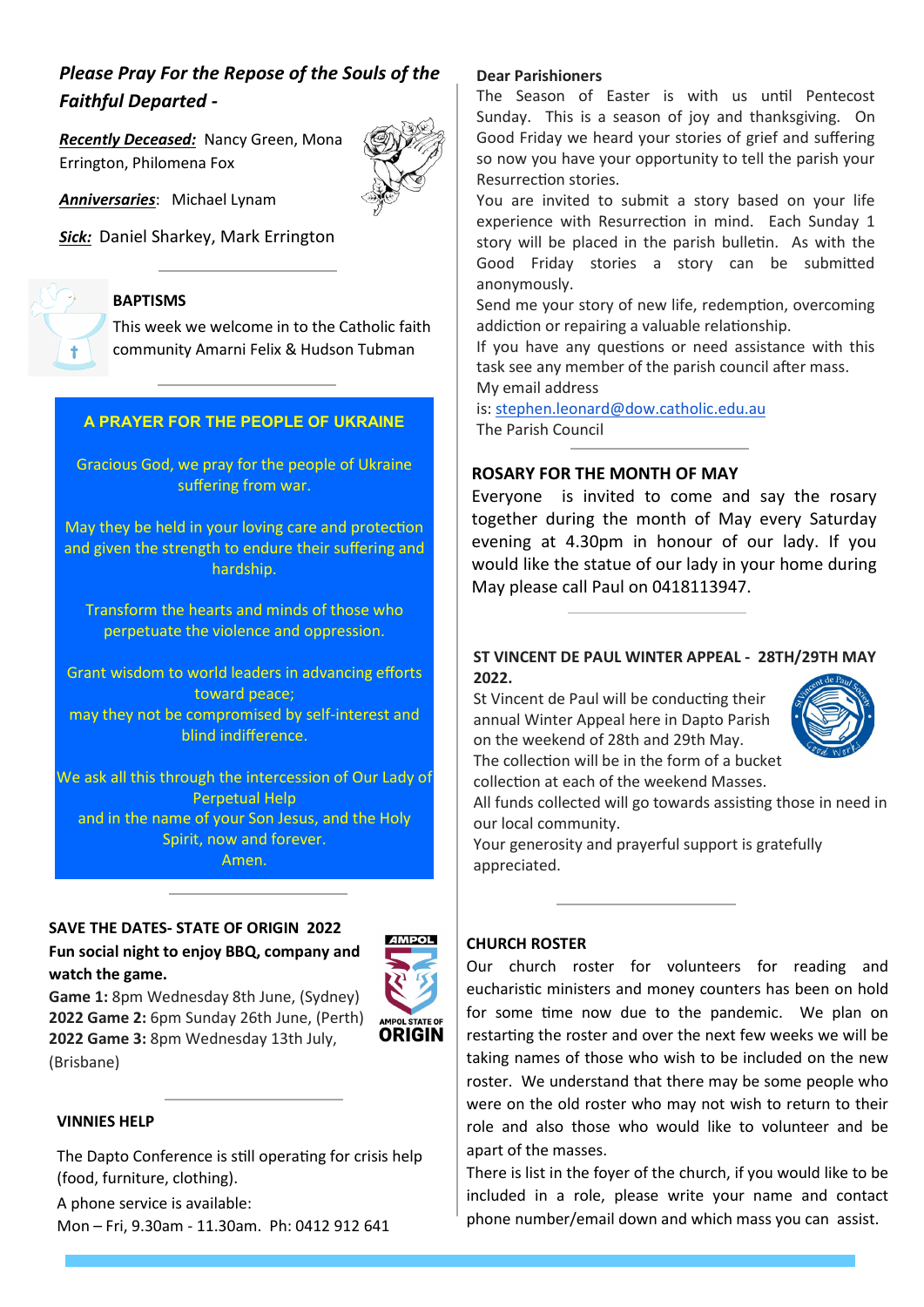#### **CATECHIST MEETING**

The next Catechist meeting will be on **Monday 16 May at 10am** in the parish meeting room. All catechists are asked to attend.

#### **Laudato Si' Week 16 – 24 May**

Laudato Si' Week (16-24 May) is a celebration of Pope Francis' encyclical Laudato Si' and a call to action for Catholics around the world to care for our common home. You can participate through prayer, action, and reflection with the new resources for parishes, schools, organisations, and individuals created by the ACBC Office for Justice, Ecology and Peace. Go to www.socialjustice.catholic.org.au

#### **INVITATION - PENTECOST SUNDAY**

On Pentecost Sunday, 5 June, Bishop Brian invites all those who were baptised or received into the Catholic Church over the last twelve months to celebrate, together with family and friends. This celebration will take place in St Francis Xavier's Cathedral at 2.30pm followed by refreshments in the Xavier Conference Centre.

### **DOW VOCATIONS EVENT: Discovering God's Plan for our Lives**

You are invited to join with vibrant people from around the Diocese including an expert panel, addressing all 4 Vocations, with the opportunity for Q and A. This will be a wonderful opportunity to learn how to hear, discern and respond to God's call in our lives. There will be more details in coming weeks but to book your spot, follow the links below but in the meantime, if anyone would like to discuss their vocation with Fr Duane, Vocations Director, email vocations@dow.org.au DATE: Sunday 19 June

TIME: Light refreshments 1:30pm for 2pm start PLACE: Xavier Centre, next to St Francis Xavier's Cathedral, Wollongong,

# **THE JOURNEY, 15 May 2022 – Your Diocese of Wollongong Weekly Podcast**

On the Journey this week we celebrate the fifth week of the Easter Season. Come join in the joy of the resurrection with us on this week's show. The Journey podcast available at [www.jcr.org.au](http://www.jcr.org.au)

# **SOCIAL JUSTICE STATEMENT**

With her social doctrine, the Church aims "at helping man on the path of salvation". – Compendium of the Social Doctrine of the Church - Pontifical Council for Justice and Peace

# **"TOWARDS A BETTER KIND OF POLITICS" AUSTRALIAN BISHOPS ISSUE ELECTION STATEMENT**

The Australian Catholic bishops have called for a shakeup that focuses the country's politics on the common good of all, including—and especially—those who struggle to participate in the community.

Although no one political party fully embodies Catholic social teaching, the bishops are offering an election statement to encourage Catholics and people of good will to reflect on the good they can do for their community by using their vote for the good of all. The statement

advocates for vulnerable people in the community, including those in need of aged care, First Nations peoples, asylum-seekers and refugees. It calls for a government committed to the common good that will deliver a medium to long-term plan for eradicating poverty in Australia. The bishops also say people who have a religious faith should be protected from discrimination, "including the ability to undertake activities and form religious bodies that can pursue their religious mission".

You can download the statement at: dow.sh/ ElectionStatement

# **A PRAYER FOR THE ELECTION**

God of this land and of every people, who shape all things according to your own design and write your law in every human heart: we thank you for this country we call home, from the First Nations people to others born here and those you have gathered from across the earth. We pray for the citizens of our land in this troubled time, that we may be committed to justice,

to the dignity of each human life,

and to solidarity with all Australians and with the world. Guide all who seek election to serve the nation; may the Holy Spirit inspire them to pursue a better

politics that is wise and courageous and governs for the good of all.

May all of us see and hear you in the most vulnerable, that we may respond to the cry of the earth and the cry of the poor,

that we may respond to you.

Through Jesus Christ our Lord. Amen.

# **URGENT EUTHANASIA PETITION (Paper Version for Signing)**

Please urgently consider signing the petition opposing Euthanasia in NSW that is available for signing near the entrances to the Church.

For more information contact Dominica Connor, Right to Life NSW on

P: 02 9299 8350 or via www.righttolifensw.org.au